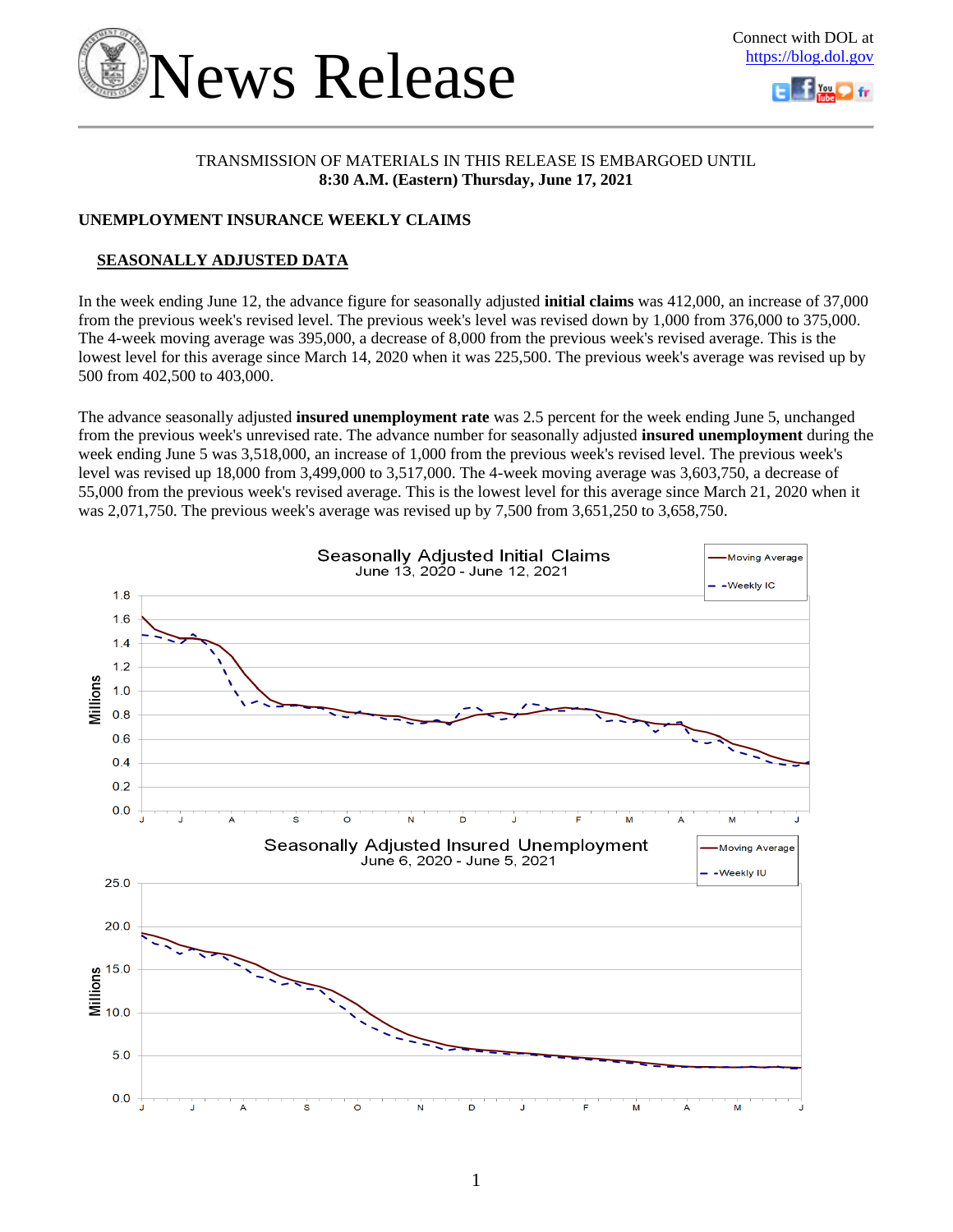### **UNADJUSTED DATA**

The advance number of actual initial claims under state programs, unadjusted, totaled 402,352 in the week ending June 12, an increase of 37,174 (or 10.2 percent) from the previous week. The seasonal factors had expected a decrease of 432 (or -0.1 percent) from the previous week. There were 1,457,102 initial claims in the comparable week in 2020. In addition, for the week ending June 12, 52 states reported 118,025 initial claims for Pandemic Unemployment Assistance.

The advance unadjusted insured unemployment rate was 2.4 percent during the week ending June 5, unchanged from the prior week. The advance unadjusted level of insured unemployment in state programs totaled 3,288,318, a decrease of 45,145 (or -1.4 percent) from the preceding week. The seasonal factors had expected a decrease of 46,651 (or -1.4 percent) from the previous week. A year earlier the rate was 12.8 percent and the volume was 18,687,253.



The total number of continued weeks claimed for benefits in all programs for the week ending May 29 was 14,828,950, a decrease of 559,873 from the previous week. There were 30,170,225 weekly claims filed for benefits in all programs in the comparable week in 2020.

During the week ending May 29, Extended Benefits were available in the following 12 states: Alaska, California, Colorado, Connecticut, District of Columbia, Illinois, Massachusetts, Nevada, New Jersey, New York, Rhode Island, and Texas.

Initial claims for UI benefits filed by former Federal civilian employees totaled 613 in the week ending June 5, a decrease of 200 from the prior week. There were 428 initial claims filed by newly discharged veterans, a decrease of 30 from the preceding week.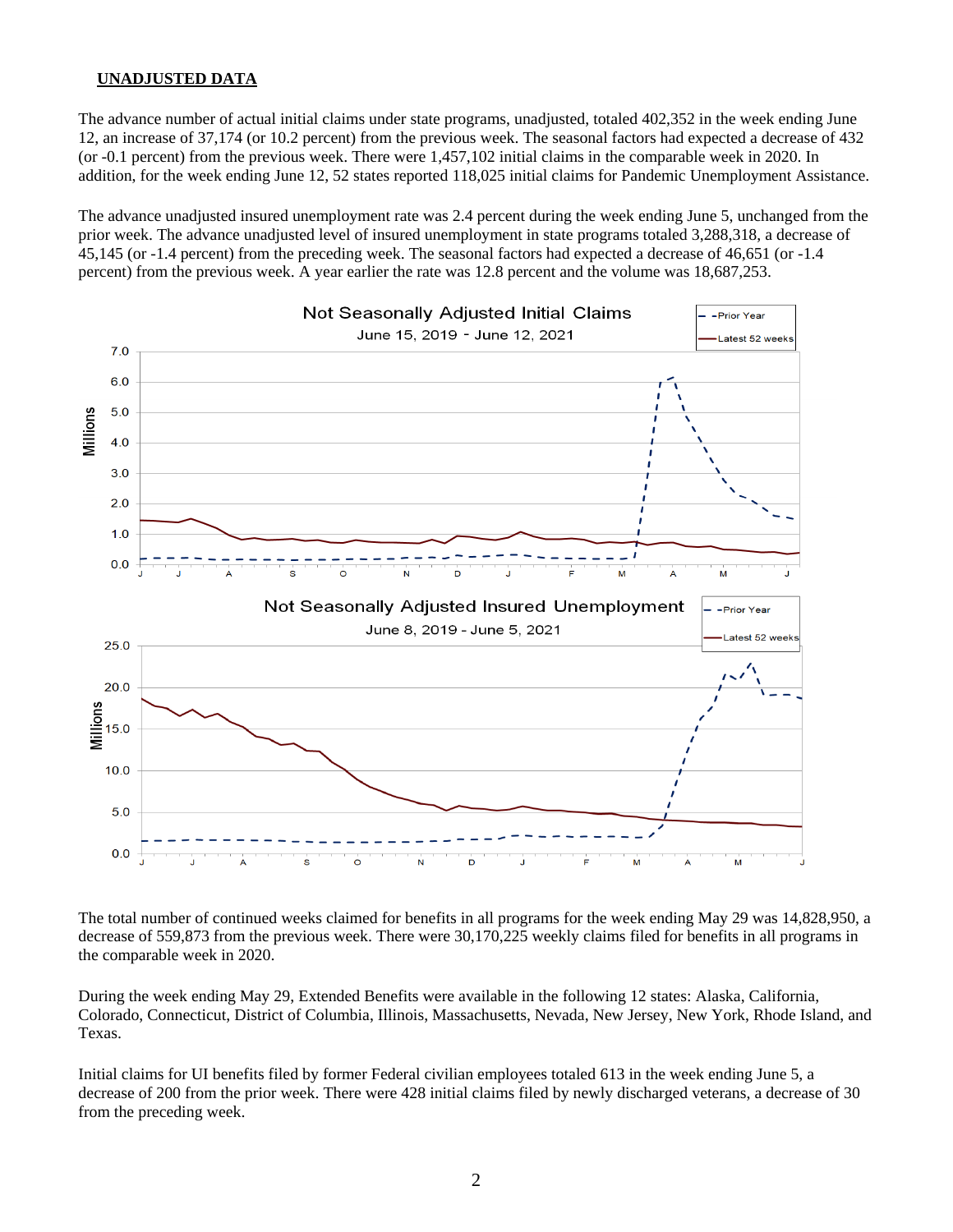There were 11,040 continued weeks claimed filed by former Federal civilian employees the week ending May 29, a decrease of 710 from the previous week. Newly discharged veterans claiming benefits totaled 6,349, a decrease of 980 from the prior week.

During the week ending May 29, 51 states reported 6,120,596 continued weekly claims for Pandemic Unemployment Assistance benefits and 51 states reported 5,157,445 continued claims for Pandemic Emergency Unemployment Compensation benefits.

The highest insured unemployment rates in the week ending May 29 were in Nevada (4.6), Rhode Island (4.5), Alaska (3.9), Pennsylvania (3.9), California (3.6), Connecticut (3.6), New York (3.6), Illinois (3.5), Puerto Rico (3.5), and District of Columbia (3.3).

The largest increases in initial claims for the week ending June 5 were in Illinois (+5,715), Ohio (+2,296), Delaware (+1,720), and Tennessee (+1,159), while the largest decreases were in Pennsylvania (-23,633), California (-19,120), Oklahoma (-3,788), Texas (-3,299), and New Jersey (-2,985).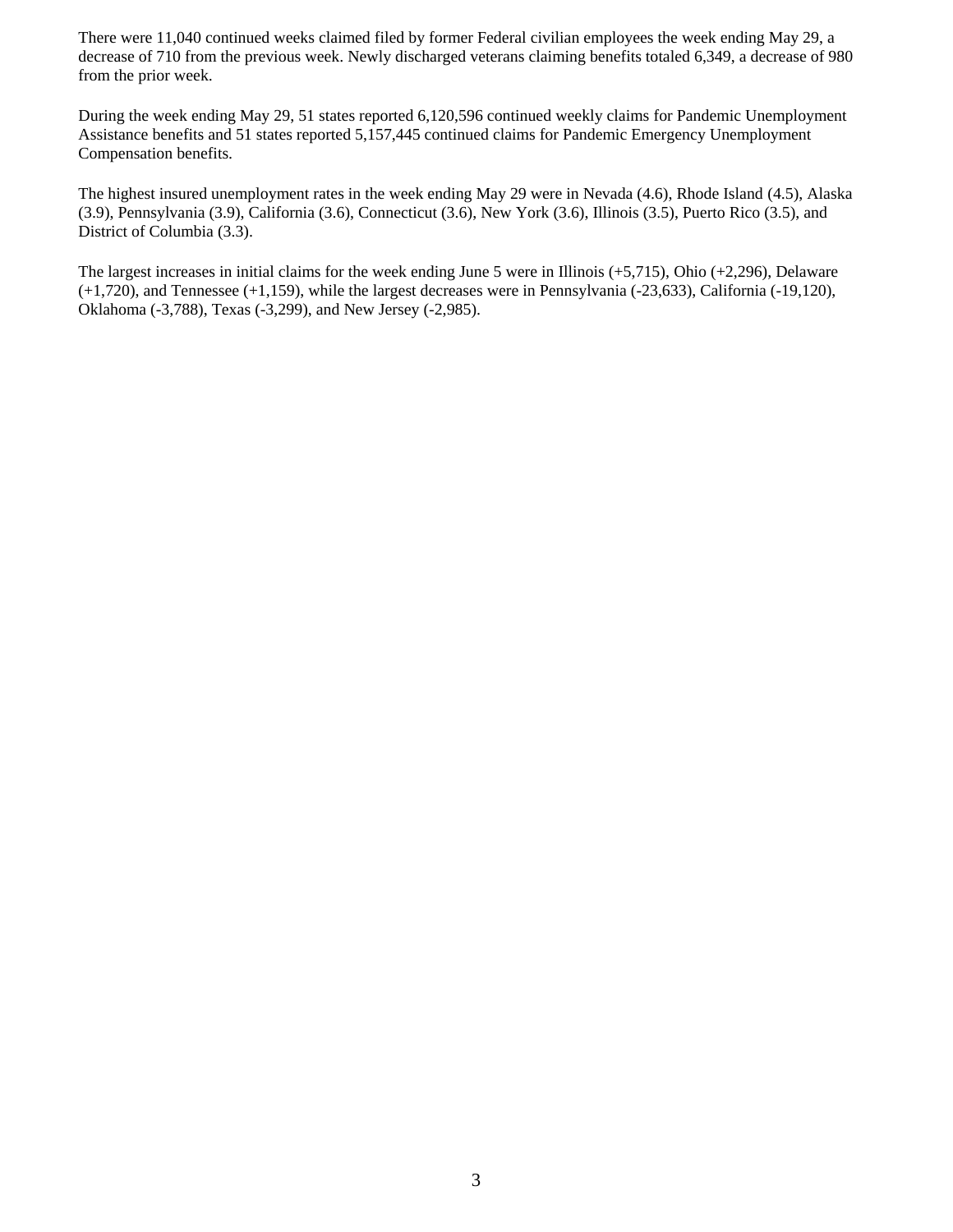### UNEMPLOYMENT INSURANCE DATA FOR REGULAR STATE PROGRAMS

| <b>WEEK ENDING</b>                           | June 12   | June 5    | <b>Change</b> | May 29    | Prior Year <sup>1</sup> |
|----------------------------------------------|-----------|-----------|---------------|-----------|-------------------------|
| Initial Claims (SA)                          | 412,000   | 375,000   | $+37,000$     | 388,000   | 1,472,000               |
| Initial Claims (NSA)                         | 402,352   | 365,178   | $+37,174$     | 428,671   | 1,457,102               |
| 4-Wk Moving Average (SA)                     | 395,000   | 403,000   | $-8,000$      | 428,750   | 1,625,250               |
| <b>WEEK ENDING</b>                           | June 5    | May 29    | <b>Change</b> | May 22    | Prior Year <sup>1</sup> |
| Insured Unemployment (SA)                    | 3,518,000 | 3,517,000 | $+1,000$      | 3,769,000 | 18,927,000              |
| Insured Unemployment (NSA)                   | 3,288,318 | 3,333,463 | $-45.145$     | 3,502,402 | 18,687,253              |
| 4-Wk Moving Average (SA)                     | 3,603,750 | 3,658,750 | $-55,000$     | 3,689,500 | 19,197,750              |
| Insured Unemployment Rate $(SA)^2$           | 2.5%      | 2.5%      | 0.0           | 2.7%      | 13.0%                   |
| Insured Unemployment Rate (NSA) <sup>2</sup> | 2.4%      | 2.4%      | 0.0           | 2.5%      | 12.8%                   |
|                                              |           |           |               |           |                         |

### INITIAL CLAIMS FILED IN FEDERAL PROGRAMS (UNADJUSTED)

| <b>WEEK ENDING</b>                  | June 12 | June 5 | <b>Change</b> | <b>May 29</b>           | Prior Year <sup>1</sup> |
|-------------------------------------|---------|--------|---------------|-------------------------|-------------------------|
| Pandemic Unemployment<br>Assistance | 118,025 | 71.303 | $+46.722$     | 73.249                  | 765,447                 |
| <b>WEEK ENDING</b>                  | June 5  | May 29 | <b>Change</b> | Prior Year <sup>1</sup> |                         |
| Federal Employees (UCFE)            | 613     | 813    | $-200$        | 1.718                   |                         |
| Newly Discharged Veterans (UCX)     | 428     | 458    | $-30$         | 1,159                   |                         |
|                                     |         |        |               |                         |                         |

### CONTINUED WEEKS CLAIMED FILED FOR UI BENEFITS IN ALL PROGRAMS (UNADJUSTED)

| <b>WEEK ENDING</b>                            | May 29     | May 22     | <b>Change</b> | Prior Year <sup>1</sup> |
|-----------------------------------------------|------------|------------|---------------|-------------------------|
| <b>Regular State</b>                          | 3,308,699  | 3,475,800  | $-167,101$    | 19,039,121              |
| <b>Federal Employees</b>                      | 11,040     | 11,750     | $-710$        | 15,519                  |
| <b>Newly Discharged Veterans</b>              | 6.349      | 7.329      | $-980$        | 11,905                  |
| Pandemic Unemployment Assistance <sup>3</sup> | 6,120,596  | 6,374,514  | $-253,918$    | 9,726,314               |
| Pandemic Emergency UC <sup>4</sup>            | 5,157,445  | 5,231,952  | $-74,507$     | 1,143,411               |
| Extended Benefits <sup>5</sup>                | 143,081    | 196,929    | $-53,848$     | 2.714                   |
| State Additional Benefits <sup>6</sup>        | 1,501      | 1,580      | $-79$         | 2,508                   |
| $STC / Workshare$ <sup>7</sup>                | 80.239     | 88,969     | $-8.730$      | 228,733                 |
| TOTAL <sup>8</sup>                            | 14,828,950 | 15,388,823 | $-559,873$    | 30,170,225              |

### FOOTNOTES

SA - Seasonally Adjusted Data, NSA - Not Seasonally Adjusted Data Continued weeks claimed represent all weeks of benefits claimed during the week being reported, and do not represent weeks claimed by unique individuals.

- 1. Prior year is comparable to most recent data.
- 2. Most recent week used covered employment of 139,248,565 as denominator.
- 3. Information on the Pandemic Unemployment Assistance (PUA) program can be found in UIPL 16-20: [PUA Program](https://wdr.doleta.gov/directives/corr_doc.cfm?DOCN=4628)  [information](https://wdr.doleta.gov/directives/corr_doc.cfm?DOCN=4628)
- 4. Information on the Pandemic Emergency Unemployment Compensation (PEUC) program can be found in Unemployment Insurance Program Letter (UIPL) 17-20: [PEUC Program information](https://wdr.doleta.gov/directives/corr_doc.cfm?DOCN=8452)
- 5. Information on the EB program can be found here: **EB Program information**
- 6. Some states maintain additional benefit programs for those claimants who exhaust regular benefits, and when applicable, extended benefits. Information on states that participate, and the extent of benefits paid, can be found starting on page 4-4 of this link: [Extensions and Special Programs PDF](https://oui.doleta.gov/unemploy/pdf/uilawcompar/2020/special.pdf#page=4)
- 7. Information on STC/Worksharing can be found starting on page 9-10 of the following link: [Extensions and Special Programs](https://oui.doleta.gov/unemploy/pdf/uilawcompar/2020/special.pdf#page=9)  [PDF](https://oui.doleta.gov/unemploy/pdf/uilawcompar/2020/special.pdf#page=9)
- 8. Totals include PUA Unemployment for the appropriate corresponding week.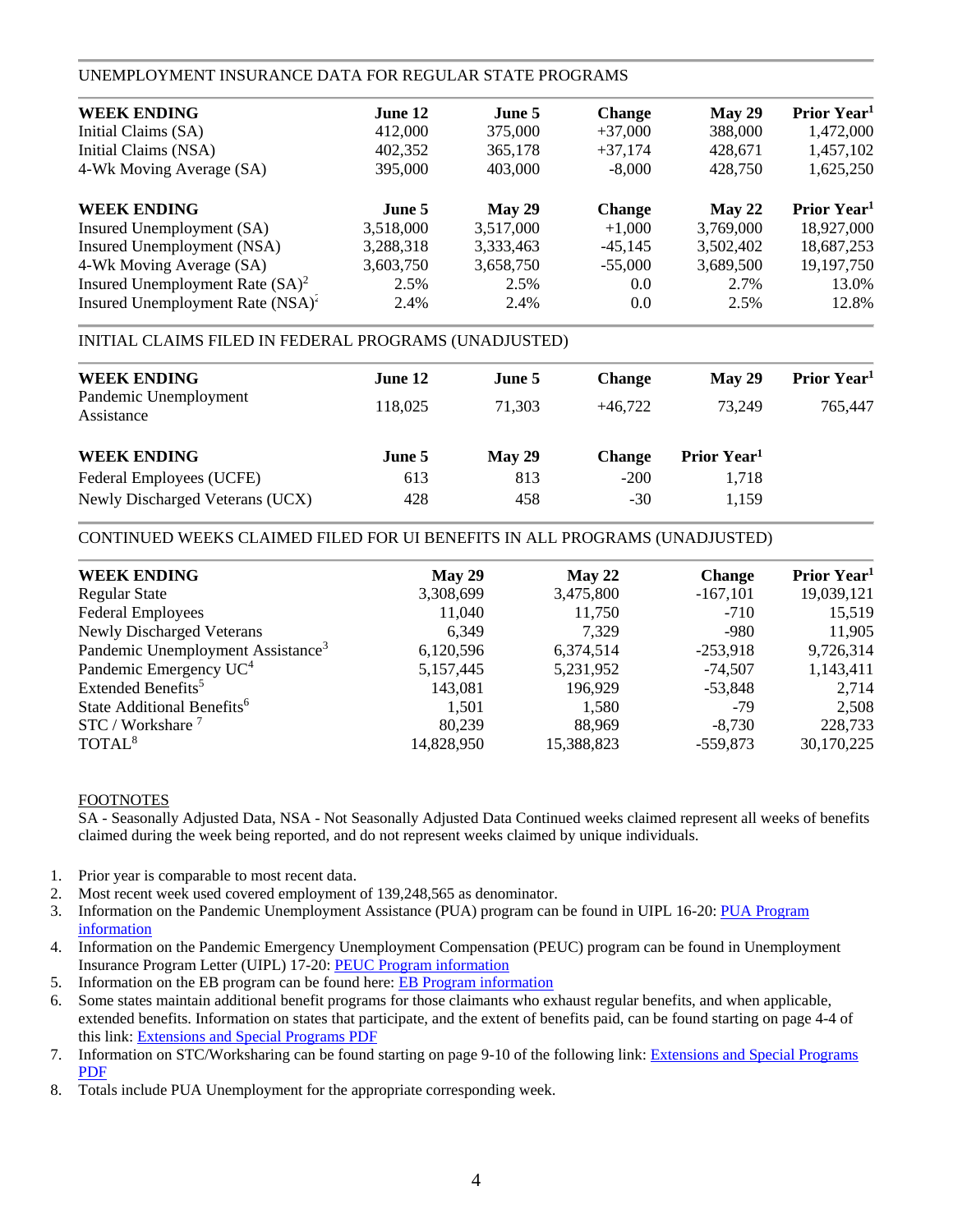### Advance State Claims - Not Seasonally Adjusted

|                         |         | Initial Claims Filed During Week Ended June 12 |             |           | Insured Unemployment For Week Ended June 5 |           |  |  |
|-------------------------|---------|------------------------------------------------|-------------|-----------|--------------------------------------------|-----------|--|--|
| <b>STATE</b>            | Advance | Prior Wk                                       | Change      | Advance   | Prior Wk                                   | Change    |  |  |
| Alabama                 | 5,245   | 7,260                                          | $-2,015$    | 10,220    | 13,202                                     | $-2,982$  |  |  |
| Alaska                  | 1,851   | 2,166                                          | $-315$      | 10,407    | 11,183                                     | $-776$    |  |  |
| Arizona                 | 3,566   | 3,997                                          | $-431$      | 43,865    | 46,538                                     | $-2,673$  |  |  |
| Arkansas                | 2,027   | 2,404                                          | $-377$      | 18,144    | 19,345                                     | $-1,201$  |  |  |
| California              | 68,595  | 52,883                                         | 15,712      | 660,356   | 597,076                                    | 63,280    |  |  |
| Colorado                | 4,593   | 3,815                                          | 778         | 39,772    | 38,991                                     | 781       |  |  |
| Connecticut             | 4,040   | 3,692                                          | 348         | 62,465    | 55,501                                     | 6,964     |  |  |
|                         |         |                                                |             |           |                                            |           |  |  |
| Delaware                | 6,270   | 7,452                                          | $-1,182$    | 13,482    | 11,611                                     | 1,871     |  |  |
| District of Columbia    | 3,086   | 1,289                                          | 1,797       | 17,003    | 17,943                                     | $-940$    |  |  |
| Florida                 | 8,889   | 6,552                                          | 2,337       | 100,640   | 101,851                                    | $-1,211$  |  |  |
| Georgia                 | 21,779  | 22,240                                         | $-461$      | 129,889   | 128,322                                    | 1,567     |  |  |
| Hawaii                  | 2,077   | 2,020                                          | 57          | 14,513    | 15,566                                     | $-1,053$  |  |  |
| Idaho                   | 1,166   | 1,339                                          | $-173$      | 5,862     | 6,458                                      | $-596$    |  |  |
| Illinois                | 27,812  | 29,231                                         | $-1,419$    | 203,657   | 194,632                                    | 9,025     |  |  |
| Indiana                 | 4,641   | 5,106                                          | $-465$      | 52,739    | 53,378                                     | $-639$    |  |  |
| Iowa                    | 2,975   | 2,364                                          | 611         | 24,962    | 24,464                                     | 498       |  |  |
| Kansas                  | 1,460   | 1,578                                          | $-118$      | 10,288    | 9,008                                      | 1,280     |  |  |
| Kentucky                | 15,075  | 5,948                                          | 9,127       | 22,029    | 20,154                                     | 1,875     |  |  |
| Louisiana               | 4,919   | 5,569                                          | $-650$      | 47,506    | 50,040                                     | $-2,534$  |  |  |
| Maine                   | 1,365   | 1,653                                          | $-288$      | 10,014    | 10,842                                     | $-828$    |  |  |
| Maryland                | 9,654   | 8,638                                          | 1,016       | 47,235    | 46,267                                     | 968       |  |  |
| Massachusetts           | 7,560   | 8,305                                          | $-745$      | 71,954    | 93,111                                     | $-21,157$ |  |  |
| Michigan                | 6,930   | 12,802                                         | $-5,872$    | 105,663   | 115,952                                    | $-10,289$ |  |  |
| Minnesota               | 5,049   | 4,700                                          | 349         | 67,167    | 64,738                                     | 2,429     |  |  |
| Mississippi             | 2,246   | 2,798                                          | $-552$      | 24,577    | 30,327                                     | $-5,750$  |  |  |
| Missouri                | 4,795   | 6,020                                          | $-1,225$    | 52,810    | 56,745                                     | $-3,935$  |  |  |
| Montana                 | 1,326   | 1,179                                          | 147         | 7,462     | 7,783                                      | $-321$    |  |  |
| Nebraska                | 1,182   | 1,264                                          | $-82$       | 7,354     | 7,312                                      | 42        |  |  |
| Nevada                  | 4,183   | 3,380                                          | 803         | 55,241    | 59,007                                     | $-3,766$  |  |  |
| New Hampshire           | 585     | 683                                            | $-98$       | 12,572    | 14,017                                     | $-1,445$  |  |  |
| New Jersey              | 8,806   | 9,786                                          | $-980$      | 110,345   | 112,507                                    | $-2,162$  |  |  |
| New Mexico              | 4,158   | 3,969                                          | 189         | 22,715    | 24,434                                     | $-1,719$  |  |  |
| New York                | 18,886  | 18,515                                         | 371         | 309,539   | 315,250                                    | $-5,711$  |  |  |
| North Carolina          | 4,338   | 5,150                                          | $-812$      | 41,663    | 45,923                                     | $-4,260$  |  |  |
| North Dakota            | 465     | 527                                            | $-62$       | 3,592     | 3,368                                      | 224       |  |  |
|                         |         |                                                |             |           |                                            |           |  |  |
| Ohio                    | 15,548  | 16,309                                         | $-761$      | 85,837    | 89,553                                     | $-3,716$  |  |  |
| Oklahoma                | 10,174  | 8,934                                          | 1,240       | 30,872    | 35,797                                     | $-4,925$  |  |  |
| Oregon                  | 5,352   | 6,162                                          | $-810$      | 55,582    | 51,772                                     | 3,810     |  |  |
| Pennsylvania            | 29,274  | 7,684                                          | 21,590      | 128,431   | 206,277                                    | $-77,846$ |  |  |
| Puerto Rico             | 3,037   | 3,029                                          | $\,$ 8 $\,$ | 31,323    | 28,563                                     | 2,760     |  |  |
| Rhode Island            | 9,240   | 9,046                                          | 194         | 21,475    | 19,972                                     | 1,503     |  |  |
| South Carolina          | 1,710   | 1,894                                          | $-184$      | 36,064    | 34,192                                     | 1,872     |  |  |
| South Dakota            | 266     | 253                                            | 13          | 1,873     | 1,594                                      | 279       |  |  |
| Tennessee               | 6,112   | 8,095                                          | $-1,983$    | 52,732    | 52,894                                     | $-162$    |  |  |
| Texas                   | 20,717  | 18,628                                         | 2,089       | 197,143   | 187,438                                    | 9,705     |  |  |
| Utah                    | 2,144   | 2,490                                          | $-346$      | 10,230    | 10,615                                     | $-385$    |  |  |
| Vermont                 | 364     | 347                                            | 17          | 6,401     | 6,473                                      | $-72$     |  |  |
| Virgin Islands          | 87      | 194                                            | $-107$      | 730       | 878                                        | $-148$    |  |  |
| Virginia                | 8,517   | 7,210                                          | 1,307       | 47,206    | 50,261                                     | $-3,055$  |  |  |
| Washington <sup>*</sup> | 7,470   | 9,134                                          | $-1,664$    | 69,372    | 62,410                                     | 6,962     |  |  |
| West Virginia           | 1,521   | 1,544                                          | $-23$       | 16,520    | 14,100                                     | 2,420     |  |  |
| Wisconsin               | 8,778   | 7,439                                          | 1,339       | 56,003    | 55,109                                     | 894       |  |  |
| Wyoming                 | 447     | 512                                            | $-65$       | 2,822     | 2,719                                      | 103       |  |  |
| <b>US</b> Total         | 402,352 | 365,178                                        | 37,174      | 3,288,318 | 3,333,463                                  | $-45,145$ |  |  |

Note: Advance claims are not directly comparable to claims reported in prior weeks. Advance claims are reported by the state liable for paying the unemployment compensation, whereas previous weeks reported claims reflect claimants by state of residence. In addition, claims reported as "workshare equivalent" in the previous week are added to the advance claims as a proxy for the current week's "workshare equivalent" activity.

\*Denotes state estimate.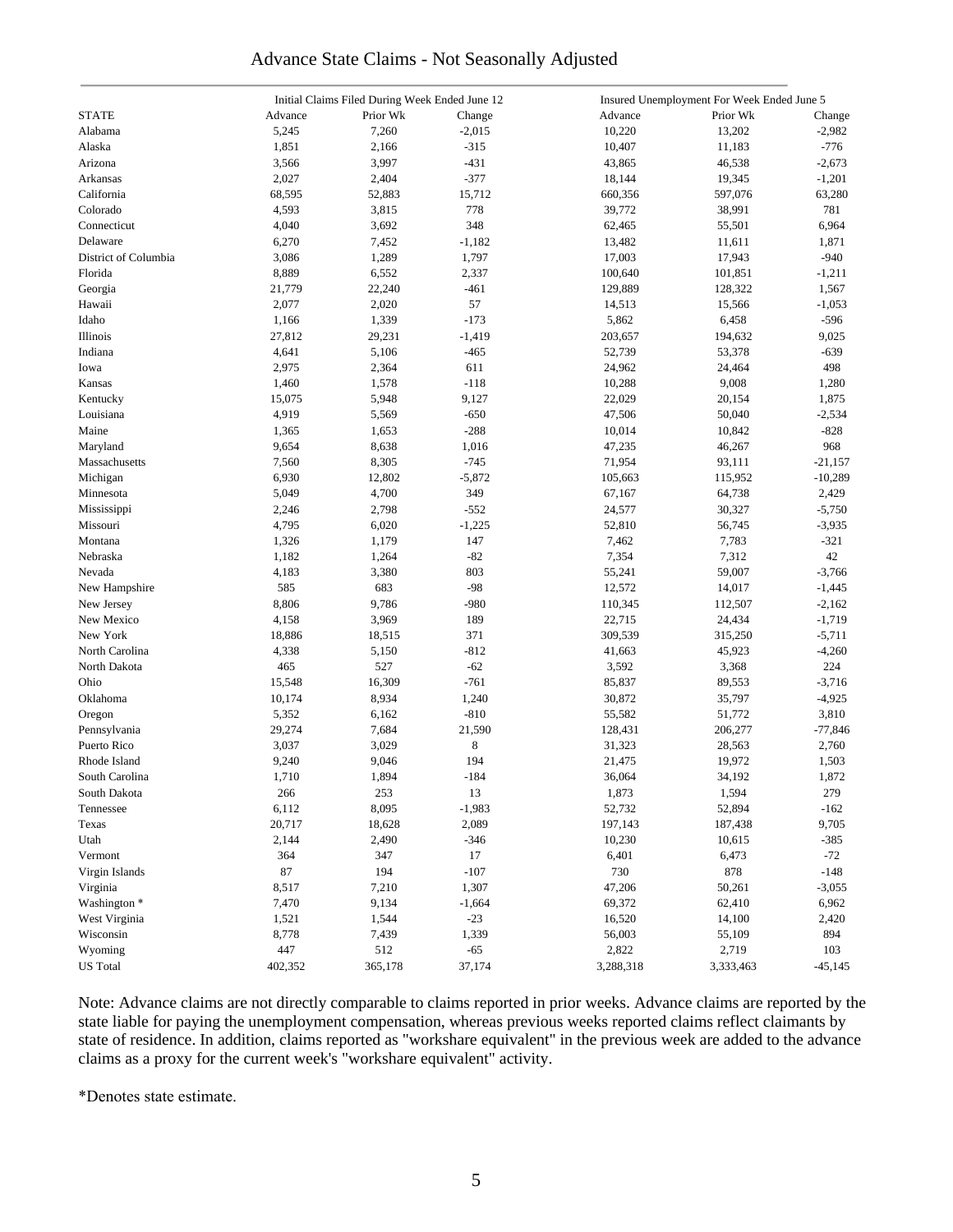# Seasonally Adjusted US Weekly UI Claims (in thousands)

|                    | <b>Initial</b> | Change<br>from<br><b>Prior</b> | 4-Week   | <b>Insured</b> | Change<br>from<br><b>Prior</b> | 4-Week    |            |
|--------------------|----------------|--------------------------------|----------|----------------|--------------------------------|-----------|------------|
| <b>Week Ending</b> | <b>Claims</b>  | Week                           | Average  | Unemployment   | Week                           | Average   | <b>IUR</b> |
| June 6, 2020       | 1,537          | $-68$                          | 1,794.50 | 18,927         | $-360$                         | 19,197.75 | 13.0       |
| June 13, 2020      | 1,472          | $-65$                          | 1,625.25 | 17,993         | $-934$                         | 18,900.75 | 12.4       |
| June 20, 2020      | 1,460          | $-12$                          | 1,518.50 | 17,713         | $-280$                         | 18,480.00 | 12.2       |
| June 27, 2020      | 1,436          | $-24$                          | 1,476.25 | 16,780         | $-933$                         | 17,853.25 | 11.5       |
| July 4, 2020       | 1,398          | $-38$                          | 1,441.50 | 17,413         | 633                            | 17,474.75 | 11.9       |
| July 11, 2020      | 1,479          | 81                             | 1,443.25 | 16,385         | $-1,028$                       | 17,072.75 | 11.2       |
| July 18, 2020      | 1,398          | $-81$                          | 1,427.75 | 16,913         | 528                            | 16,872.75 | 11.6       |
| July 25, 2020      | 1,262          | $-136$                         | 1,384.25 | 15,964         | $-949$                         | 16,668.75 | 10.9       |
| August 1, 2020     | 1,043          | $-219$                         | 1,295.50 | 15,303         | $-661$                         | 16,141.25 | 10.5       |
| August 8, 2020     | 883            | $-160$                         | 1,146.50 | 14,217         | $-1,086$                       | 15,599.25 | 9.7        |
| August 15, 2020    | 920            | 37                             | 1,027.00 | 13,948         | $-269$                         | 14,858.00 | 9.5        |
| August 22, 2020    | 872            | $-48$                          | 929.50   | 13,246         | $-702$                         | 14,178.50 | 9.1        |
| August 29, 2020    | 875            | 3                              | 887.50   | 13,528         | 282                            | 13,734.75 | 9.3        |
| September 5, 2020  | 881            | 6                              | 887.00   | 12,755         | $-773$                         | 13,369.25 | 8.7        |
| September 12, 2020 | 860            | $-21$                          | 872.00   | 12,706         | $-49$                          | 13,058.75 | 8.7        |
| September 19, 2020 | 860            | $\boldsymbol{0}$               | 869.00   | 11,381         | $-1,325$                       | 12,592.50 | 7.8        |
| September 26, 2020 | 803            | $-57$                          | 851.00   | 10,477         | $-904$                         | 11,829.75 | 7.2        |
| October 3, 2020    | 782            | $-21$                          | 826.25   | 9,259          | $-1,218$                       | 10,955.75 | 6.3        |
| October 10, 2020   | 833            | 51                             | 819.50   | 8,384          | $-875$                         | 9,875.25  | 5.7        |
| October 17, 2020   | 798            | $-35$                          | 804.00   | 7,699          | $-685$                         | 8,954.75  | 5.3        |
| October 24, 2020   | 768            | $-30$                          | 795.25   | 7,076          | $-623$                         | 8,104.50  | 4.8        |
| October 31, 2020   | 765            | $-3$                           | 791.00   | 6,724          | $-352$                         | 7,470.75  | 4.6        |
| November 7, 2020   | 728            | $-37$                          | 764.75   | 6,389          | $-335$                         | 6,972.00  | 4.4        |
| November 14, 2020  | 732            | $\overline{4}$                 | 748.25   | 6,138          | $-251$                         | 6,581.75  | 4.2        |
| November 21, 2020  | 762            | 30                             | 746.75   | 5,606          | $-532$                         | 6,214.25  | 3.8        |
| November 28, 2020  | 719            | $-43$                          | 735.25   | 5,829          | 223                            | 5,990.50  | 4.0        |
| December 5, 2020   | 853            | 134                            | 766.50   | 5,614          | $-215$                         | 5,796.75  | 3.8        |
| December 12, 2020  | 873            | $20\,$                         | 801.75   | 5,433          | $-181$                         | 5,620.50  | 3.7        |
| December 19, 2020  | 803            | $-70$                          | 812.00   | 5,311          | $-122$                         | 5,546.75  | 3.6        |
| December 26, 2020  | 763            | $-40$                          | 823.00   | 5,180          | $-131$                         | 5,384.50  | 3.5        |
| January 2, 2021    | 781            | 18                             | 805.00   | 5,240          | 60                             | 5,291.00  | 3.7        |
| January 9, 2021    | 904            | 123                            | 812.75   | 5,061          | $-179$                         | 5,198.00  | 3.6        |
| January 16, 2021   | 886            | $-18$                          | 833.50   | 4,878          | $-183$                         | 5,089.75  | 3.4        |
| January 23, 2021   | 836            | $-50$                          | 851.75   | 4,791          | $-87$                          | 4,992.50  | 3.4        |
| January 30, 2021   | 837            | $\mathbf{1}$                   | 865.75   | 4,655          | $-136$                         | 4,846.25  | 3.3        |
| February 6, 2021   | 863            | $26\,$                         | 855.50   | 4,592          | $-63$                          | 4,729.00  | 3.2        |
| February 13, 2021  | 847            | $-16$                          | 845.75   | 4,469          | $-123$                         | 4,626.75  | 3.1        |
| February 20, 2021  | 747            | $-100$                         | 823.50   | 4,383          | $-86$                          | 4,524.75  | 3.1        |
| February 27, 2021  | 761            | 14                             | 804.50   | 4,157          | $-226$                         | 4,400.25  | 2.9        |
| March 6, 2021      | 734            | $-27$                          | 772.25   | 4,123          | $-34$                          | 4,283.00  | 2.9        |
| March 13, 2021     | 765            | 31                             | 751.75   | 3,841          | $-282$                         | 4,126.00  | 2.7        |
| March 20, 2021     | 658            | $-107$                         | 729.50   | 3,753          | $\mbox{-}88$                   | 3,968.50  | 2.6        |
| March 27, 2021     | 729            | 71                             | 721.50   | 3,717          | $-36$                          | 3,858.50  | 2.6        |
| April 3, 2021      | 742            | 13                             | 723.50   | 3,708          | $-9$                           | 3,754.75  | 2.7        |
| April 10, 2021     | 586            | $-156$                         | 678.75   | 3,652          | $-56$                          | 3,707.50  | 2.6        |
| April 17, 2021     | 566            | $-20$                          | 655.75   | 3,653          | $\mathbf{1}$                   | 3,682.50  | 2.6        |
| April 24, 2021     | 590            | 24                             | 621.00   | 3,680          | 27                             | 3,673.25  | 2.6        |
| May 1, 2021        | 507            | $-83$                          | 562.25   | 3,640          | $-40$                          | 3,656.25  | 2.6        |
| May 8, 2021        | 478            | $-29$                          | 535.25   | 3,738          | 98                             | 3,677.75  | 2.7        |
| May 15, 2021       | 444            | $-34$                          | 504.75   | 3,611          | $-127$                         | 3,667.25  | 2.6        |
| May 22, 2021       | 405            | $-39$                          | 458.50   | 3,769          | 158                            | 3,689.50  | 2.7        |
| May 29, 2021       | 388            | $-17$                          | 428.75   | 3,517          | $-252$                         | 3,658.75  | $2.5\,$    |
| June 5, 2021       | 375            | $-13$                          | 403.00   | 3,518          | $\mathbf{1}$                   | 3,603.75  | 2.5        |
| June 12, 2021      | 412            | 37                             | 395.00   |                |                                |           |            |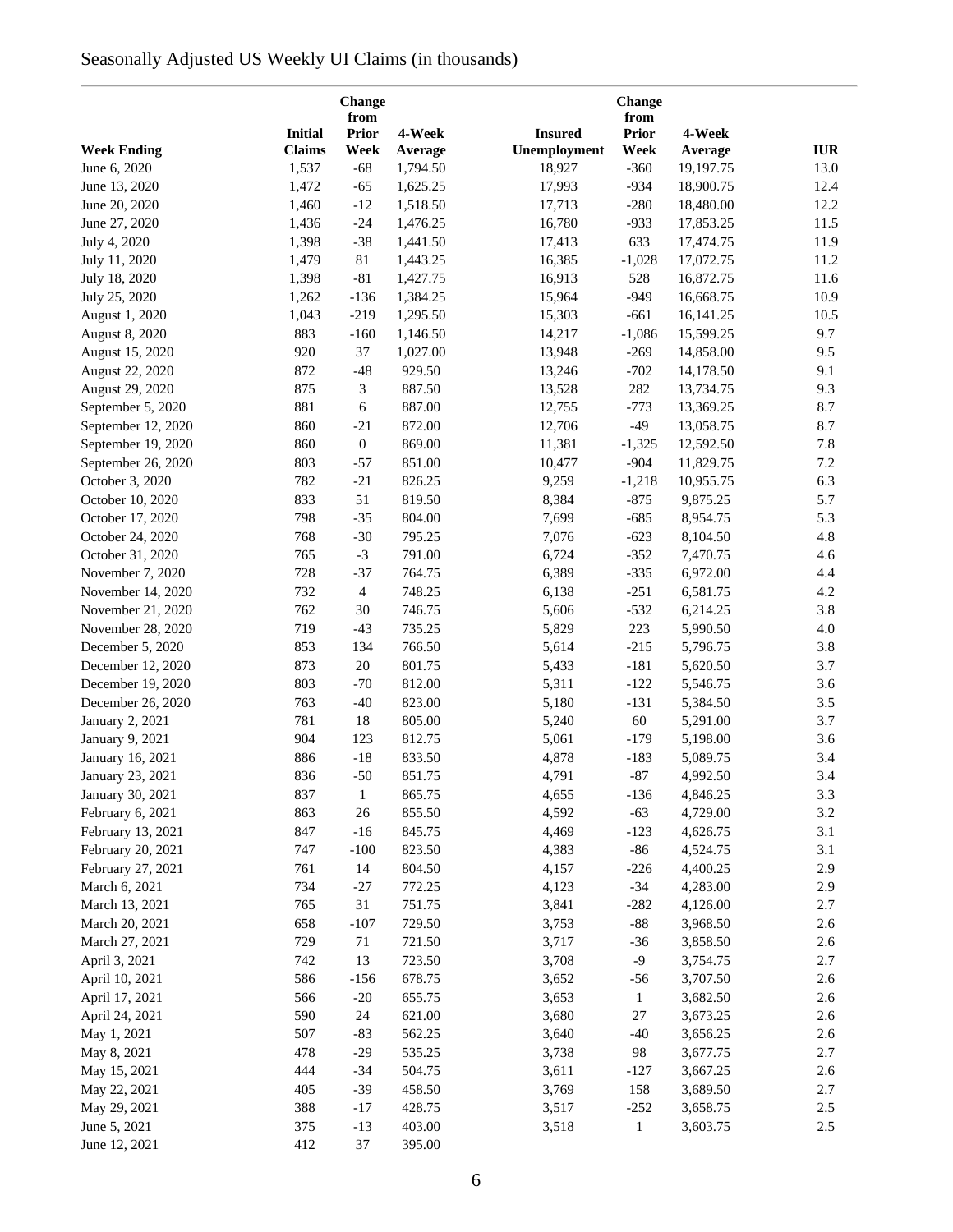### Pandemic Unemployment Assistance Claims - Not Seasonally Adjusted

|                      |                  | PUA Initial Claims Filed During Week Ended June 12 |                | PUA Continued Claims For Week Ended May 29 |                  |                |  |
|----------------------|------------------|----------------------------------------------------|----------------|--------------------------------------------|------------------|----------------|--|
| <b>STATE</b>         | Advance          | Prior Wk                                           | Change         | May 29                                     | May 22           | Change         |  |
| Alabama              | 772              | 879                                                | $-107$         | 12,670                                     | 15,016           | $-2,346$       |  |
| Alaska               | 129              | 175                                                | $-46$          | 6,503                                      | 7,518            | $-1,015$       |  |
| Arizona              | 1,392            | 1,420                                              | $-28$          | 99,346                                     | 123,188          | $-23,842$      |  |
| Arkansas             | 544              | 699                                                | $-155$         | 36,369                                     | 42,744           | $-6,375$       |  |
| California           | 19,229           | 13,967                                             | 5,262          | 1,308,503                                  | 1,154,163        | 154,340        |  |
| Colorado             | 1,328            | 1,098                                              | 230            | 24,882                                     | 25,812           | $-930$         |  |
| Connecticut          | 193              | 194                                                | $-1$           | 33,396                                     | 34,000           | $-604$         |  |
| Delaware             | 56               | 33                                                 | 23             | 4,944                                      | 5,563            | $-619$         |  |
| District of Columbia | 30               | 24                                                 | 6              | 13,733                                     | 11,894           | 1,839          |  |
| Florida              | 1,396            | 1,341                                              | 55             | $\boldsymbol{0}$                           | $\boldsymbol{0}$ | $\mathbf{0}$   |  |
| Georgia              | 654              | 619                                                | 35             | 103,614                                    | 157,432          | $-53,818$      |  |
| Hawaii               | 349              | 262                                                | 87             | 36,586                                     | 35,670           | 916            |  |
| Idaho                | 47               | 25                                                 | 22             | 3,538                                      | 3,661            | $-123$         |  |
| Illinois             | 11,016           | 5,553                                              | 5,463          | 232,785                                    | 231,835          | 950            |  |
| Indiana              | 1,951            | 1,911                                              | 40             | 106,670                                    | 110,717          | $-4,047$       |  |
|                      |                  |                                                    |                |                                            |                  |                |  |
| Iowa                 | 250              | 221                                                | 29             | 11,514                                     | 10,878           | 636            |  |
| Kansas               | 189              | 199                                                | $-10$          | 9,241                                      | 10,697           | $-1,456$       |  |
| Kentucky             | 10,667           | 2,076                                              | 8,591          | 14,725                                     | 14,105           | 620            |  |
| Louisiana            | 1,169            | 1,179                                              | $-10$          | 97,459                                     | 97,407           | 52             |  |
| Maine                | 298              | 152                                                | 146            | 11,942                                     | 12,274           | $-332$         |  |
| Maryland             | 23,874           | 5,983                                              | 17,891         | 178,090                                    | 178,090          | $\mathbf{0}$   |  |
| Massachusetts        | 1,042            | 882                                                | 160            | 226,698                                    | 228,014          | $-1,316$       |  |
| Michigan             | 1,745            | 1,416                                              | 329            | 249,940                                    | 470,714          | $-220,774$     |  |
| Minnesota            | $\mathbf{2}$     | $\boldsymbol{0}$                                   | $\overline{c}$ | 35,572                                     | 36,572           | $-1,000$       |  |
| Mississippi          | 372              | 262                                                | 110            | 25,130                                     | 36,699           | $-11,569$      |  |
| Missouri             | 413              | 386                                                | 27             | 37,977                                     | 36,716           | 1,261          |  |
| Montana              | 238              | 190                                                | 48             | 15,315                                     | 11,123           | 4,192          |  |
| Nebraska             | 30               | 33                                                 | $-3$           | 2,577                                      | 2,576            | $\mathbf{1}$   |  |
| Nevada               | 251              | 195                                                | 56             | 46,249                                     | 45,968           | 281            |  |
| New Hampshire        | 34               | 31                                                 | $\mathfrak{Z}$ | 6,370                                      | 7,421            | $-1,051$       |  |
| New Jersey           | 803              | 798                                                | 5              | 290,798                                    | 322,612          | $-31,814$      |  |
| New Mexico           | 11,911           | 7,917                                              | 3,994          | 33,115                                     | 33,382           | $-267$         |  |
| New York             | 1,327            | 1,498                                              | $-171$         | 995,331                                    | 1,013,834        | $-18,503$      |  |
| North Carolina       | 1,327            | 1,506                                              | $-179$         | 78,170                                     | 81,061           | $-2,891$       |  |
| North Dakota         | 106              | 46                                                 | 60             | 2,563                                      | 2,943            | $-380$         |  |
| Ohio                 | 3,593            | 1,395                                              | 2,198          | 255,539                                    | 271,645          | $-16,106$      |  |
| Oklahoma             | 270              | 148                                                | 122            | 10,360                                     | 14,420           | $-4,060$       |  |
| Oregon               | 1,297            | 1,265                                              | 32             | 68,707                                     | 74,758           | $-6,051$       |  |
| Pennsylvania         | 6,979            | 5,528                                              | 1,451          | 488,425                                    | 502,232          | $-13,807$      |  |
| Puerto Rico          | 1,507            | 1,566                                              | $-59$          | 169,761                                    | 177,584          | $-7,823$       |  |
| Rhode Island         | 1,094            | 896                                                | 198            | 33,097                                     | 35,172           | $-2,075$       |  |
| South Carolina       | 469              | 449                                                | 20             | 39,551                                     | 41,168           | $-1,617$       |  |
| South Dakota         | 3                | $\boldsymbol{0}$                                   | $\mathfrak{Z}$ | 376                                        | 447              | $-71$          |  |
| Tennessee            | 1,349            | 1,494                                              | $-145$         | 51,440                                     | 50,469           | 971            |  |
| Texas                | 2,004            | 1,452                                              | 552            | 373,496                                    | 325,919          | 47,577         |  |
| Utah                 | 150              | 149                                                | $\mathbf{1}$   | 1,487                                      | 1,511            | $-24$          |  |
| Vermont              | 9                | $\mathbf{0}$                                       | 9              | 6,451                                      | 6,735            | $-284$         |  |
| Virgin Islands       | $\boldsymbol{0}$ | 36                                                 | $-36$          | $\boldsymbol{0}$                           | $\overline{0}$   | $\overline{0}$ |  |
| Virginia             | 1,195            | 857                                                | 338            | 98,633                                     | 122,038          | $-23,405$      |  |
| Washington           | 1,483            | 1,416                                              | 67             | 104,505                                    | 109,161          | $-4,656$       |  |
| West Virginia        | 673              | 669                                                | $\overline{4}$ | 7,405                                      | 7,693            | $-288$         |  |
| Wisconsin            | 806              | 804                                                | $\sqrt{2}$     | 18,428                                     | 20,578           | $-2,150$       |  |
| Wyoming              | 10               | 9                                                  | $\mathbf{1}$   | 620                                        | 685              | $-65$          |  |
| <b>US</b> Total      | 118,025          | 71,303                                             | 46,722         | 6,120,596                                  | 6,374,514        | $-253,918$     |  |
|                      |                  |                                                    |                |                                            |                  |                |  |

Note: Information on the Pandemic Unemployment Assistance (PUA) program can be found in UIPL 16-20: PUA [Program information.](https://wdr.doleta.gov/directives/corr_doc.cfm?DOCN=4628) Backdated claims may be included in these figures.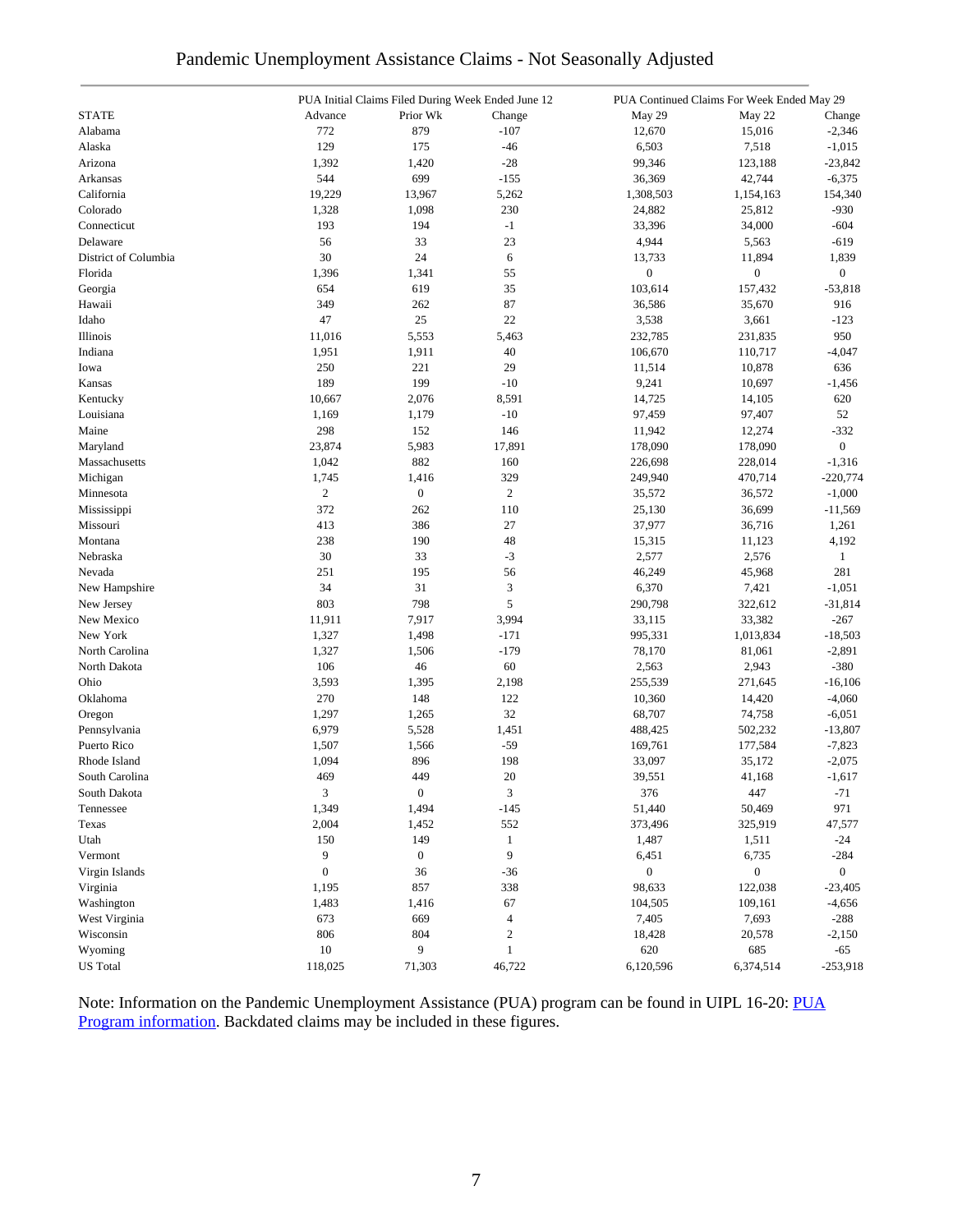|                      |                  |                  | PEUC Claims Filed During Weeks Ended: |                  |                  |
|----------------------|------------------|------------------|---------------------------------------|------------------|------------------|
| <b>STATE</b>         | May 29           | May 22           | Change                                | May 15           | May 8            |
| Alabama              | 42,306           | 44,415           | $-2,109$                              | 44,802           | 50,920           |
| Alaska               | 14,914           | 15,417           | $-503$                                | 15,843           | 15,898           |
| Arizona              | 38,241           | 38,241           | $\boldsymbol{0}$                      | 40,779           | 43,804           |
| Arkansas             | 20,948           | 20,219           | 729                                   | 20,833           | 20,244           |
| California           | 928,891          | 1,033,262        | $-104,371$                            | 929,115          | 992,469          |
| Colorado             | 77,513           | 78,491           | $-978$                                | 78,633           | 65,776           |
| Connecticut          | 72,558           | 83,653           | $-11,095$                             | 86,832           | 88,299           |
| Delaware             | 13,966           | 14,349           | $-383$                                | 14,247           | 14,449           |
| District of Columbia | 4,111            | 4,129            | $-18$                                 | 4,459            | 4,872            |
| Florida              | $\boldsymbol{0}$ | $\boldsymbol{0}$ | $\boldsymbol{0}$                      | $\boldsymbol{0}$ | $\boldsymbol{0}$ |
| Georgia              | $\mathbf{0}$     | $\boldsymbol{0}$ | $\boldsymbol{0}$                      | $\boldsymbol{0}$ | $\boldsymbol{0}$ |
| Hawaii               | 30,401           | 33,817           | $-3,416$                              | 32,216           | 35,340           |
| Idaho                | 4,848            | 4,994            | $-146$                                | 5,268            | 5,450            |
| Illinois             | 283,494          | 281,835          | 1,659                                 | 279,090          | 276,345          |
| Indiana              | 65,055           | 65,825           | $-770$                                | 66,499           | 67,232           |
| Iowa                 | 19,030           | 19,940           | $-910$                                | 21,414           | 22,709           |
| Kansas               | 11,911           | 13,497           | $-1,586$                              | 14,074           | 13,707           |
| Kentucky             | 28,852           | 20,554           | 8,298                                 | 29,284           | 29,142           |
| Louisiana            | 67,473           | 66,907           | 566                                   | 68,465           | 70,694           |
| Maine                | 15,621           | 16,107           | $-486$                                | 16,379           | 16,840           |
| Maryland             | 79,387           | 84,987           | $-5,600$                              | 86,624           | 86,899           |
| Massachusetts        | 220,917          | 224,899          | $-3,982$                              | 226,991          | 226,989          |
| Michigan             | 230,572          | 251,445          | $-20,873$                             | 238,366          | 253,269          |
| Minnesota            | 184,331          | 187,429          | $-3,098$                              | 184,482          | 184,716          |
| Mississippi          | 21,964           | 20,004           | 1,960                                 | 23,037           | 23,097           |
| Missouri             | 51,532           | 50,648           | 884                                   | 51,604           | 51,945           |
| Montana              | 6,734            | 6,870            | $-136$                                | 7,097            | 7,345            |
| Nebraska             | 4,960            | 4,739            | 221                                   | 5,051            | 5,184            |
| Nevada               | 98,018           | 96,364           | 1,654                                 | 98,496           | 95,243           |
| New Hampshire        | 5,173            | 5,749            | $-576$                                | 6,089            | 6,358            |
| New Jersey           | 222,769          | 234,422          | $-11,653$                             | 234,702          | 241,020          |
| New Mexico           | 37,997           | 37,704           | 293                                   | 38,376           | 38,868           |
| New York             | 744,355          | 755,123          | $-10,768$                             | 759,030          | 717,235          |
| North Carolina       | 159,842          | 161,225          | $-1,383$                              | 162,224          | 161,980          |
| North Dakota         | 3,217            | 5,733            | $-2,516$                              | 3,466            | 3,755            |
| Ohio                 | 109,996          | 119,647          | $-9,651$                              | 121,135          | 121,738          |
| Oklahoma             | 25,612           | 32,908           | $-7,296$                              | 34,011           | 33,447           |
| Oregon               | 80,336           | 82,335           | $-1,999$                              | 82,276           | 83,603           |
| Pennsylvania         | 289,493          | 302,353          | $-12,860$                             | 282,265          | 298,976          |
| Puerto Rico          | 41,719           | 43,641           | $-1,922$                              | 49,142           | 42,502           |
| Rhode Island         | 16,799           | 17,247           | $-448$                                | 17,522           | 17,933           |
| South Carolina       | 65,503           | 66,522           | $-1,019$                              | 68,098           | 68,728           |
| South Dakota         | 1,058            | 1,281            | $-223$                                | 1,291            | 1,353            |
| Tennessee            | 51,519           | 51,509           | $10\,$                                | 53,046           | 53,646           |
| Texas                | 582,119          | 441,911          | 140,208                               | 607,645          | 438,611          |
| Utah                 | 11,199           | 11,171           | $28\,$                                | 10,784           | 11,484           |
| Vermont              | 7,930            | 8,285            | $-355$                                | 8,542            | 9,771            |
| Virgin Islands       | 43               | $28\,$           | 15                                    | 39               | 9                |
| Virginia             | 9,913            | 11,023           | $-1,110$                              | 12,027           | 12,562           |
| Washington           | 1,936            | 2,145            | $-209$                                | 2,490            | 3,342            |
| West Virginia        | 16,141           | 17,055           | $-914$                                | 17,127           | 17,431           |
| Wisconsin            | 29,826           | 35,125           | $-5,299$                              | 35,678           | 33,923           |
| Wyoming              | 4,402            | 4,773            | $-371$                                | 4,836            | 4,490            |
| <b>US</b> Total      | 5,157,445        | 5,231,952        | $-74,507$                             | 5,301,821        | 5,191,642        |
|                      |                  |                  |                                       |                  |                  |

Note: Information on the Pandemic Emergency Unemployment Compensation (PEUC) program can be found in Unemployment Insurance Program Letter (UIPL) 17-20: [PEUC Program information](https://wdr.doleta.gov/directives/corr_doc.cfm?DOCN=8452)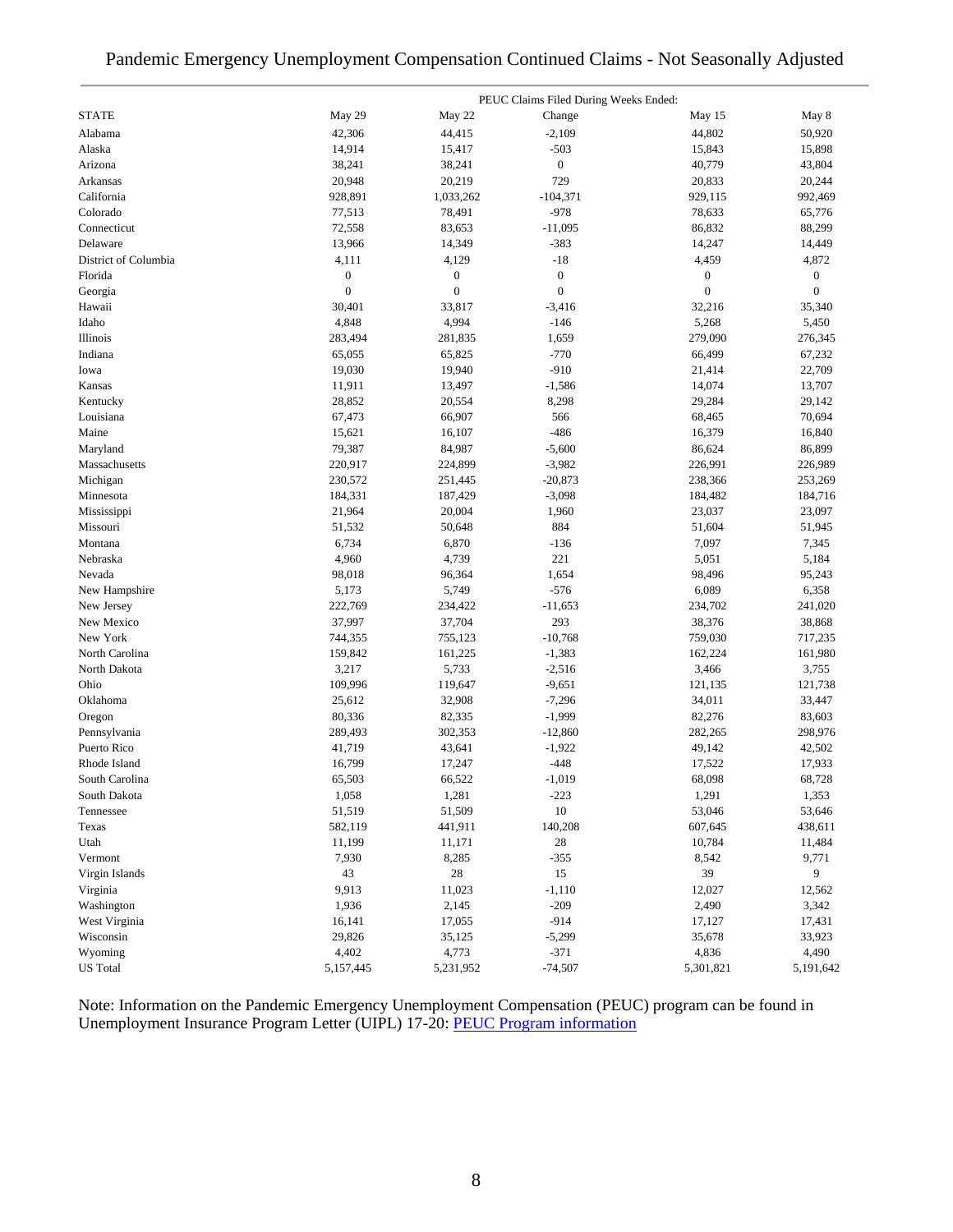|                      | EB Claims Filed During Weeks Ended: |                  |                  |  |  |  |
|----------------------|-------------------------------------|------------------|------------------|--|--|--|
| <b>STATE</b>         | May 29                              | May 22           | Change           |  |  |  |
| Alabama              | $\boldsymbol{0}$                    | $\boldsymbol{0}$ | $\boldsymbol{0}$ |  |  |  |
| Alaska               | 5                                   | 8                | $-3$             |  |  |  |
| Arizona              | 79                                  | 126              | $-47$            |  |  |  |
| Arkansas             | 16                                  | 17               | $-1$             |  |  |  |
| California           | 77,144                              | 121,437          | $-44,293$        |  |  |  |
| Colorado             | 13                                  | 19               | $-6$             |  |  |  |
| Connecticut          | 340                                 | 563              | $-223$           |  |  |  |
| Delaware             | 10                                  | $\mathbf{1}$     | 9                |  |  |  |
| District of Columbia | 5                                   | 6                | $-1$             |  |  |  |
| Florida              | $\boldsymbol{0}$                    | $\boldsymbol{0}$ | $\boldsymbol{0}$ |  |  |  |
| Georgia              | $\boldsymbol{0}$                    | $\mathbf{0}$     | $\boldsymbol{0}$ |  |  |  |
| Hawaii               | 6                                   | 5                | 1                |  |  |  |
| Idaho                | 2                                   | 3                | $-1$             |  |  |  |
| Illinois             | 2,400                               | 3,979            | $-1,579$         |  |  |  |
| Indiana              | 5                                   | 17               | $-12$            |  |  |  |
| Iowa                 | 20                                  | 22               | $-2$             |  |  |  |
| Kansas               | 565                                 | 520              | 45               |  |  |  |
| Kentucky             | $\boldsymbol{0}$                    | $\boldsymbol{0}$ | $\boldsymbol{0}$ |  |  |  |
| Louisiana            | 29                                  | 20               | 9                |  |  |  |
| Maine                | $\overline{c}$                      | 3                | $-1$             |  |  |  |
| Maryland             | 14                                  | 75               | $-61$            |  |  |  |
| Massachusetts        | 2,899                               | 2,899            | $\boldsymbol{0}$ |  |  |  |
| Michigan             | 102                                 | 104              | $-2$             |  |  |  |
| Minnesota            | 6                                   | $\boldsymbol{0}$ | 6                |  |  |  |
| Mississippi          | 177                                 | 185              | $-8$             |  |  |  |
| Missouri             | 57                                  | 75               | $-18$            |  |  |  |
| Montana              | $\mathbf{1}$                        | 16               | $-15$            |  |  |  |
| Nebraska             | 6                                   | $\boldsymbol{0}$ | 6                |  |  |  |
| Nevada               | 1,611                               | 1,446            | 165              |  |  |  |
| New Hampshire        | 15                                  | $\overline{4}$   | 11               |  |  |  |
| New Jersey           | 4,582                               | 5,934            | $-1,352$         |  |  |  |
| New Mexico           | 256                                 | 271              | $-15$            |  |  |  |
| New York             | 45,493                              | 49,167           | $-3,674$         |  |  |  |
| North Carolina       | 56                                  | 64               | $-8$             |  |  |  |
| North Dakota         | $\boldsymbol{0}$                    | $\boldsymbol{0}$ | $\boldsymbol{0}$ |  |  |  |
| Ohio                 | 20                                  | 38               | $-18$            |  |  |  |
| Oklahoma             | $\boldsymbol{0}$                    | $\boldsymbol{0}$ | $\boldsymbol{0}$ |  |  |  |
| Oregon               | 72                                  | 117              | $-45$            |  |  |  |
| Pennsylvania         | 943                                 | 3,144            | $-2,201$         |  |  |  |
| Puerto Rico          | 580                                 | 698              | $-118$           |  |  |  |
| Rhode Island         | 221                                 | 245              | $-24$            |  |  |  |
| South Carolina       | $\overline{2}$                      | 30               | $-28$            |  |  |  |
| South Dakota         | $\boldsymbol{0}$                    | $\boldsymbol{0}$ | $\boldsymbol{0}$ |  |  |  |
| Tennessee            | 35                                  | 31               | $\overline{4}$   |  |  |  |
| Texas                | 5,028                               | 4,953            | 75               |  |  |  |
| Utah                 | $\boldsymbol{0}$                    | $\boldsymbol{0}$ | $\overline{0}$   |  |  |  |
| Vermont              | 3                                   | $10\,$           | $-7$             |  |  |  |
| Virgin Islands       | $\boldsymbol{0}$                    | $\tau$           | $-7$             |  |  |  |
| Virginia             | 60                                  | 284              | $-224$           |  |  |  |
| Washington           | $\mathbf{0}$                        | 5                | $-5$             |  |  |  |
| West Virginia        | 6                                   | $\overline{7}$   | $-1$             |  |  |  |
| Wisconsin            | 195                                 | 374              | $-179$           |  |  |  |
| Wyoming              | $\boldsymbol{0}$                    | $\boldsymbol{0}$ | $\boldsymbol{0}$ |  |  |  |
| <b>US</b> Total      | 143,081                             | 196,929          | $-53,848$        |  |  |  |

Note: Information on the EB program can be found here: [EB Program information](https://oui.doleta.gov/unemploy/extenben.asp)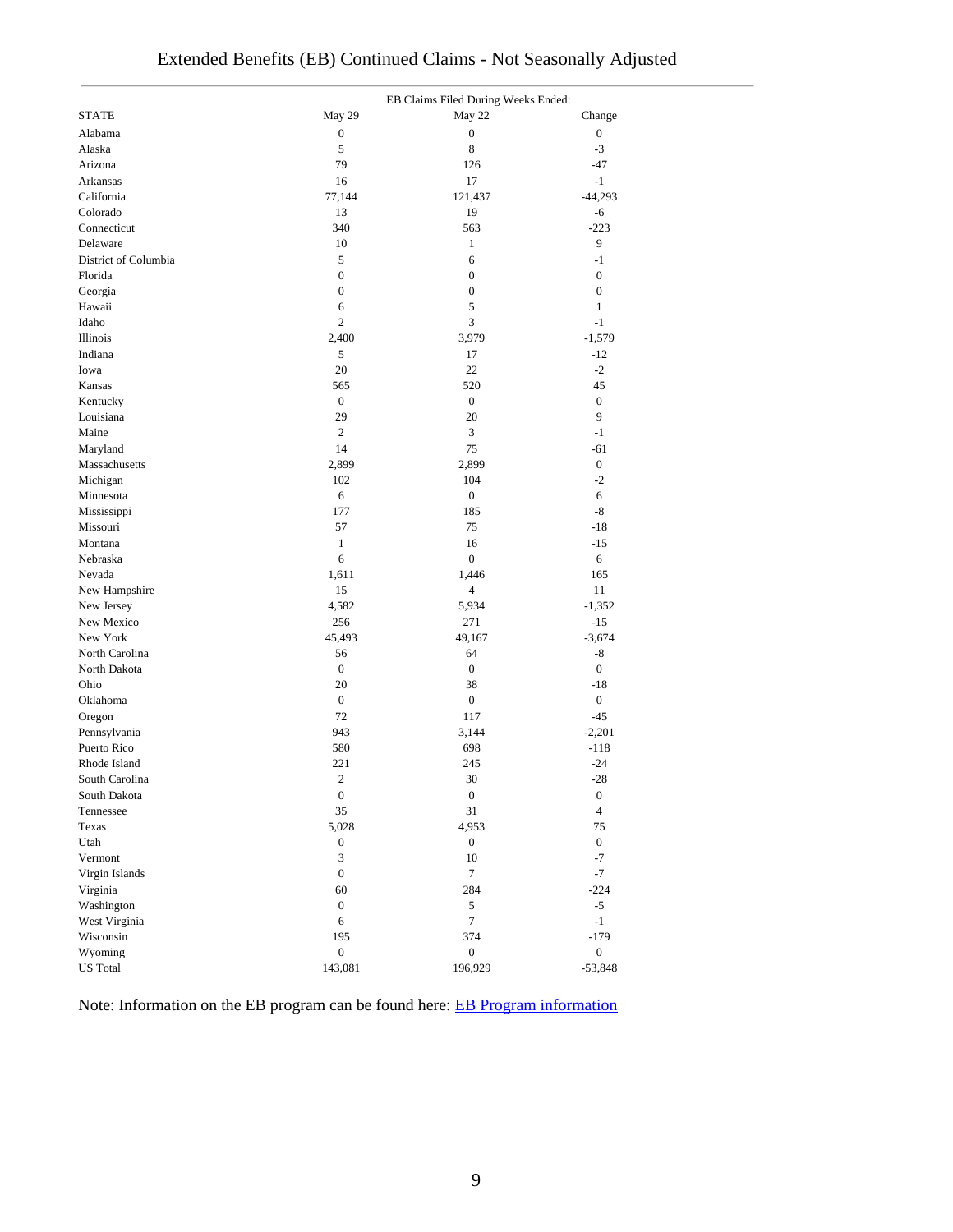#### INITIAL CLAIMS FILED DURING WEEK ENDED JUNE 5

INSURED UNEMPLOYMENT FOR WEEK ENDED MAY 29

|                      |                |              |                            |                                    |                          |                  |                   |                       |                                                 |                                    |                  | <b>ALL PROGRAMS</b> |
|----------------------|----------------|--------------|----------------------------|------------------------------------|--------------------------|------------------|-------------------|-----------------------|-------------------------------------------------|------------------------------------|------------------|---------------------|
|                      |                |              | <b>CHANGE FROM</b>         |                                    |                          |                  |                   |                       | <b>CHANGE FROM</b>                              |                                    |                  | <b>EXCLUDING</b>    |
|                      |                | LAST         | <b>YEAR</b>                |                                    |                          | <b>STATE</b>     |                   | LAST                  | YEAR                                            |                                    |                  | <b>RAILROAD</b>     |
| <b>STATE NAME</b>    | STATE          | WEEK         | AGO                        | UCFE <sup>1</sup> UCX <sup>1</sup> |                          |                  | $(\frac{9}{6})^2$ | <b>WEEK</b>           | AGO                                             | UCFE <sup>1</sup> UCX <sup>1</sup> |                  | <b>RETIREMENT</b>   |
| Alabama              | 7,260          | 13<br>$-793$ | $-12,689$                  | 11<br>7                            | 7                        | 13,202           | 0.7<br>3.9        | $-365$                | $-167,043$<br>$-35,940$                         | 36                                 | 33               | 13,271              |
| Alaska               | 2,166<br>3,997 | $-378$       | $-4,915$<br>$-20,370$      | 4                                  | $\mathbf{1}$<br>3        | 11,183<br>46,538 |                   | 32<br>$-8,205$        |                                                 | 103<br>117                         | 16               | 11,302<br>46,727    |
| Arizona<br>Arkansas  | 2,404          | $-99$        | $-7,259$                   | $\overline{c}$                     | $\mathbf{1}$             | 19,345           | 1.6<br>1.7        |                       | $-164,067$                                      | 105                                | 72<br>28         | 19,478              |
| California           | 52,883         | $-19,120$    | $-202,953$                 | 140                                | 85                       | 597,076          | 3.6               | $-1,210$<br>$-70,105$ | $-96,137$<br>$-2,215,408$                       | 1,865                              | 1,099            | 600,040             |
| Colorado             | 3,815          | $-111$       | $-9,283$                   | 2                                  | 3                        | 38,991           | 1.5               | $-1,295$              | $-224,819$                                      | 84                                 | 80               | 39,155              |
| Connecticut          | 3,692          | $-654$       | $-11,674$                  | 10                                 | $\tau$                   | 55,501           | 3.6               | $-9,289$              | $-213,616$                                      | 220                                | 56               | 55,777              |
| Delaware             | 7,452          | 1,720        | 4,415                      | $\overline{c}$                     | 8                        | 11,611           | 2.6               | $-676$                | $-38,048$                                       | 38                                 | 29               | 11,678              |
| District of Columbia | 1,289          | 128          | $-2,096$                   | 22                                 | $\boldsymbol{0}$         | 17,943           | 3.3               | $-346$                | $-54,080$                                       | 837                                | $\,$ 8 $\,$      | 18,788              |
| Florida              | 6,552          | $-1,705$     | $-105,609$                 | 9                                  | $\sqrt{2}$               | 101,851          | 1.2               | $-11,010$             | $-864,774$                                      | 281                                | 196              | 102,328             |
| Georgia              | 22,240         | $-2,382$     | $-113,014$                 | 39                                 | 18                       | 128,322          | 3.0               | 8,372                 | $-569,832$                                      | 444                                | 242              | 129,008             |
| Hawaii               | 2,020          | $-155$       | $-5,318$                   | 3                                  | 5                        | 15,566           | 2.8               | $-333$                | $-110,002$                                      | 97                                 | 66               | 15,729              |
| Idaho                | 1,339          | $-316$       | $-2,614$                   | 3                                  | $\boldsymbol{0}$         | 6,458            | 0.9               | $-246$                | $-41,321$                                       | 27                                 | 18               | 6,503               |
| Illinois             | 29,231         | 5,715        | $-15,375$                  | 8                                  | 7                        | 194,632          | 3.5               | $-7,373$              | $-547,106$                                      | 657                                | 160              | 195,449             |
| Indiana              | 5,106          | $-834$       | $-17,825$                  | 7                                  | $\overline{c}$           | 53,378           | 1.8               | $-1,541$              | $-167,678$                                      | 248                                | 77               | 53,703              |
| Iowa                 | 2,364          | $-1,016$     | $-7,124$                   | $\boldsymbol{0}$                   | $\sqrt{2}$               | 24,464           | 1.7               | $-1,124$              | $-133,804$                                      | 68                                 | 14               | 24,546              |
| Kansas               | 1,578          | $-232$       | $-5,320$                   | 3                                  | $\mathbf{1}$             | 9,008            | 0.7               | $-779$                | $-77,529$                                       | 29                                 | 11               | 9,048               |
| Kentucky             | 5,948          | $-370$       | $-34,785$                  | $\overline{0}$                     | $\mathbf{0}$             | 20,154           | 1.1               | 1,079                 | $-177,318$                                      | 68                                 | $\boldsymbol{0}$ | 20,222              |
| Louisiana            | 5,569          | $-4$         | $-16,310$                  | 3                                  | 4                        | 50,040           | 2.8               | 2,360                 | $-255,043$                                      | 102                                | 18               | 50,160              |
| Maine                | 1,653          | 277          | $-1,464$                   | $\mathfrak{2}$                     | $\mathbf{1}$             | 10,842           | 1.9               | 74                    | $-67,405$                                       | 17                                 | 10               | 10,869              |
| Maryland             | 8,638          | $-5$         | $-33,057$                  | 5                                  | 3                        | 46,267           | 2.2               | $\mathbf{1}$          | $-200,970$                                      | 164                                | 91               | 46,522              |
| Massachusetts        | 8,305          | $-93$        | $-36,837$                  | 25                                 | 13                       | 93,111           | 2.8               | 11,411                | $-480,908$                                      | 232                                | 159              | 93,502              |
| Michigan             | 12,802         | $-63$        | $-15,034$                  | 5                                  | 5                        | 115,952          | 2.9               | $-7,450$              | $-640,324$                                      | 88                                 | 36               | 116,076             |
| Minnesota            | 4,700          | $-169$       | $-23,611$                  | 6                                  | $\overline{2}$           | 64,738           | 2.4               | $-2,468$              | $-334,061$                                      | 136                                | 73               | 64,947              |
| Mississippi          | 2,798          | $-32$        | $-18,485$                  | 6                                  | $\overline{c}$           | 30,327           | 2.8               | 4,590                 | $-118,575$                                      | 174                                | 21               | 30,522              |
| Missouri             | 6,020          | $-2,646$     | $-13,887$                  | 4                                  | $\mathbf{1}$             | 56,745           | 2.2               | 1,012                 | $-179,786$                                      | 104                                | 24               | 56,873              |
| Montana              | 1,179          | $-42$        | $-1,899$                   | 1                                  | 3                        | 7,783            | 1.7               | $-523$                | $-38,522$                                       | 39                                 | 15               | 7,837               |
| Nebraska             | 1,264          | $-208$       | $-3,316$                   | 2                                  | 1                        | 7,312            | 0.8               | $-119$                | $-53,167$                                       | 23                                 | 5                | 7,340               |
| Nevada               | 3,380          | $-1,663$     | $-7,368$                   | 11                                 | $\overline{4}$           | 59,007           | 4.6               | $-2,153$              | $-275,175$                                      | 72                                 | 66               | 59,145              |
| New Hampshire        | 683            | $-223$       | $-5,620$                   | $\mathbf{1}$                       | $\boldsymbol{2}$         | 14,017           | 2.2               | $-1,863$              | $-88,172$                                       | 39                                 | $\boldsymbol{0}$ | 14,056              |
| New Jersey           | 9,786          | $-2,985$     | $-13,380$                  | 23                                 | 12                       | 112,507          | 3.0               | $-7,694$              | $-446,550$                                      | 296                                | 233              | 113,036             |
| New Mexico           | 3,969          | $-843$       | $-1,321$                   | $\boldsymbol{0}$                   | 3                        | 24,434           | 3.2               | $-766$                | $-79,585$                                       | 121                                | 55               | 24,610              |
| New York             | 18,515         | $-1,100$     | $-75,652$                  | 14                                 | 22                       | 315,250          | 3.6               | $-6,232$              | $-1,888,930$                                    | 348                                | 374              | 315,972             |
| North Carolina       | 5,150          | $-782$       | $-28,715$                  | 6                                  | $\overline{4}$           | 45,923           | 1.1               | $-1,367$              | $-491,729$                                      | 168                                | 205              | 46,296              |
| North Dakota         | 527            | 26           | $-1,725$                   | $\boldsymbol{0}$                   | 1                        | 3,368            | 0.9               | $-72$                 | $-26,487$                                       | 16                                 | 6                | 3,390               |
| Ohio                 | 16,309         | 2,296        | $-19,842$                  | 5                                  | 17                       | 89,553           | 1.7               | $-3,642$              | $-429,856$                                      | 123                                | 148              | 89,824              |
| Oklahoma             | 8,934          | $-3,788$     | $-68,591$                  | 21                                 | 3                        | 35,797           | 2.4               | 2,351                 | $-120,998$                                      | 152                                | 41               | 35,990              |
| Oregon               | 6,162          | $-370$       | $-18,346$                  | 35                                 | 7                        | 51,772           | 2.8               | $-4,529$              | $-223,996$                                      | 312                                | 77               | 52,161              |
| Pennsylvania         | 7,684          | $-23,633$    | $-37,365$                  | 17                                 | $\overline{4}$           | 206,277          | 3.9               | 861                   | $-640,511$                                      | 1,068                              | 296              | 207,641             |
| Puerto Rico          | 3,029          | 560          | $-5,791$                   | $\mathbf{2}$                       | 1                        | 28,563           | 3.5               | $-4,909$              | $-152, 159$                                     | 275                                | 91               | 28,929              |
| Rhode Island         | 9.046          | $-564$       | 5,528                      | $\Omega$                           | $\overline{c}$           | 19,972           | 4.5               | 93                    | $-56,974$                                       | 43                                 | 40               | 20,055              |
| South Carolina       | 1,894          | $-93$        | $-21,294$                  | 3                                  | 15                       | 34,192           | 1.7               | $-4,187$              | $-178,378$                                      | 33                                 | 85               | 34,310              |
| South Dakota         | 253            | $-10$        | $-627$                     | 3                                  | $\boldsymbol{0}$         | 1,594            | 0.4               | $-571$                | $-18,979$                                       | 45                                 | $\mathbf{1}$     | 1,640               |
| Tennessee            | 8,095          | 1,159        | $-12,813$                  | 20                                 | 11                       | 52,894           | 1.6               | 1,131                 | $-257,171$                                      | 75                                 | 34               | 53,003              |
| Texas                | 18,628         | $-3,299$     | $-71,048$                  | 64                                 | 105                      | 187,438          | 1.6               | $-19,048$             | $-1,028,069$                                    | 658                                | 1,153            | 189,249             |
| Utah                 | 2,490          | $-613$       | $-2,892$                   | 30                                 | $\tau$                   | 10,615           | 0.7               | $-607$                | $-67,530$                                       | 53                                 | 24               | 10,692              |
| Vermont              | 347            | $-25$        | $-1,303$                   | $\mathbf{0}$                       | $\boldsymbol{0}$         | 6,473            | 2.3               | $-1,144$              | $-38,734$                                       | 6                                  | $\boldsymbol{0}$ | 6,479               |
| Virgin Islands       | 194            | $-22$        | 162                        | $\boldsymbol{0}$                   | $\boldsymbol{0}$         | 878              | 2.4               | 158                   | $-4,686$                                        | $\boldsymbol{0}$                   | $\boldsymbol{2}$ | $880\,$             |
| Virginia             | 7,210          | $-880$       | $-22,021$                  | 13                                 | $\overline{4}$           | 50,261           | 1.4               | $-1,967$              | $-345,795$                                      | 250                                | 218              | 50,729              |
| Washington           | 9,134          | $-1,183$     | $-21,543$                  | 6                                  | 13                       | 62,410           | 1.9               | $-4,278$              | $-375,746$                                      | 225                                | 482              | 63,117              |
| West Virginia        | 1,544          | $-1,050$     | $-2,869$                   | 1                                  | $\boldsymbol{0}$         | 14,100           | 2.2               | $-2,121$              | $-69,062$                                       | 110                                | 18               | 14,228              |
| Wisconsin            | 7,439          | $-930$       | $-17,608$                  | 7                                  | $\overline{\mathcal{A}}$ | 55,109           | 2.0               | $-10,658$             | $-200,696$                                      | 132                                | 41               | 55,282              |
| Wyoming              | 512            | 96           | $-1,501$                   | $\boldsymbol{0}$                   | $\boldsymbol{0}$         | 2,719            | 1.1               | $-199$                | $-12,833$                                       | 17                                 | 2                | 2,738               |
| Totals               |                |              | 365,178 -63,493 -1,191,253 | 613                                | 428                      |                  |                   |                       | 3,333,463 2.4 -168,939 -15,786,084 11,040 6,349 |                                    |                  | 3,350,852           |

Figures appearing in columns showing over-the-week changes reflect all revisions in data for prior week submitted by state agencies.

- 1. The Unemployment Compensation program for Federal Employees (UCFE) and the Unemployment Compensation for Ex-servicemembers (UCX) exclude claims filed jointly under other programs to avoid duplication.
- 2. Rate is not seasonally adjusted. The source of U.S. total covered employment is BLS.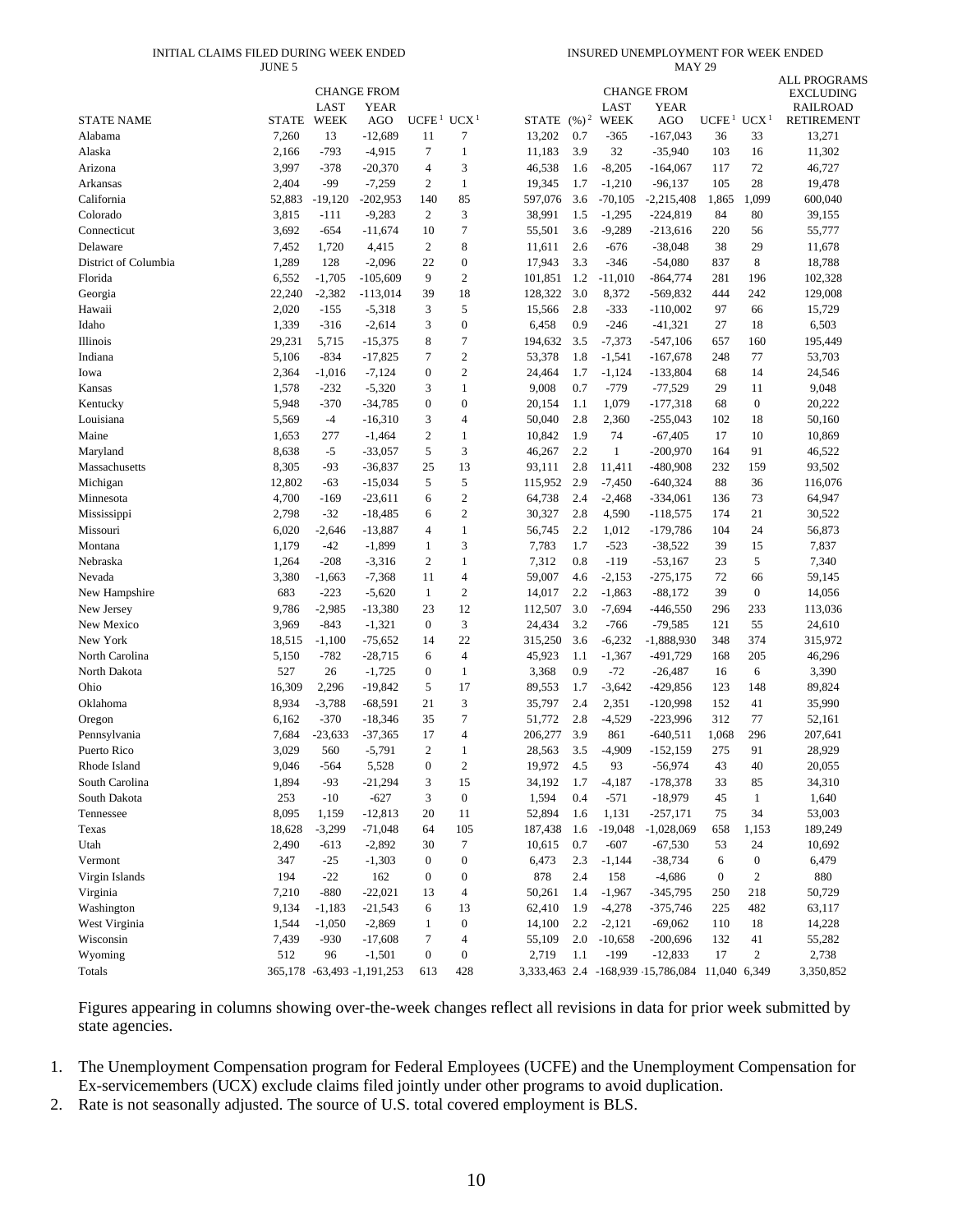## **UNADJUSTED INITIAL CLAIMS FOR WEEK ENDED June 5, 2021**

### STATES WITH AN INCREASE OF MORE THAN 1,000

| <b>State</b> | <b>Change</b> | <b>State Supplied Comment</b>                                                                       |
|--------------|---------------|-----------------------------------------------------------------------------------------------------|
| $\mathbf{L}$ | $+5.715$      | Layoffs in the other services, health care and social assistance, wholesale trade, and retail trade |
|              |               | industries.                                                                                         |
| <b>OH</b>    | $+2.296$      | No comment.                                                                                         |
| DE           | $+1.720$      | No comment.                                                                                         |
| <b>TN</b>    | $+1.159$      | Layoffs in the transportation and warehousing, retail trade, administrative and support and         |
|              |               | waste management and remediation services, and health care and social assistance industries.        |

### STATES WITH A DECREASE OF MORE THAN 1,000

| <b>State</b> | <b>Change</b> | <b>State Supplied Comment</b>                                                                   |
|--------------|---------------|-------------------------------------------------------------------------------------------------|
| PA           | $-23,633$     | No comment.                                                                                     |
| CA           | $-19,120$     | Fewer layoffs in the service industry.                                                          |
| OK           | $-3.788$      | No comment.                                                                                     |
| TX           | $-3.299$      | No comment.                                                                                     |
| NJ           | $-2,985$      | No comment.                                                                                     |
| MO           | $-2,646$      | Fewer layoffs in the manufacturing, construction, and accommodation and food services           |
|              |               | industries.                                                                                     |
| <b>GA</b>    | $-2,382$      | No comment.                                                                                     |
| FL           | $-1.705$      | No comment.                                                                                     |
| <b>NV</b>    | $-1,663$      | No comment.                                                                                     |
| <b>WA</b>    | $-1,183$      | No comment.                                                                                     |
| <b>NY</b>    | $-1.100$      | Fewer layoffs in the healthcare and social assistance, retail trade, and accommodation and food |
|              |               | services industries.                                                                            |
| <b>WV</b>    | $-1,050$      | No comment.                                                                                     |
| <b>IA</b>    | $-1.016$      | Fewer layoffs in the construction and educational services industries.                          |